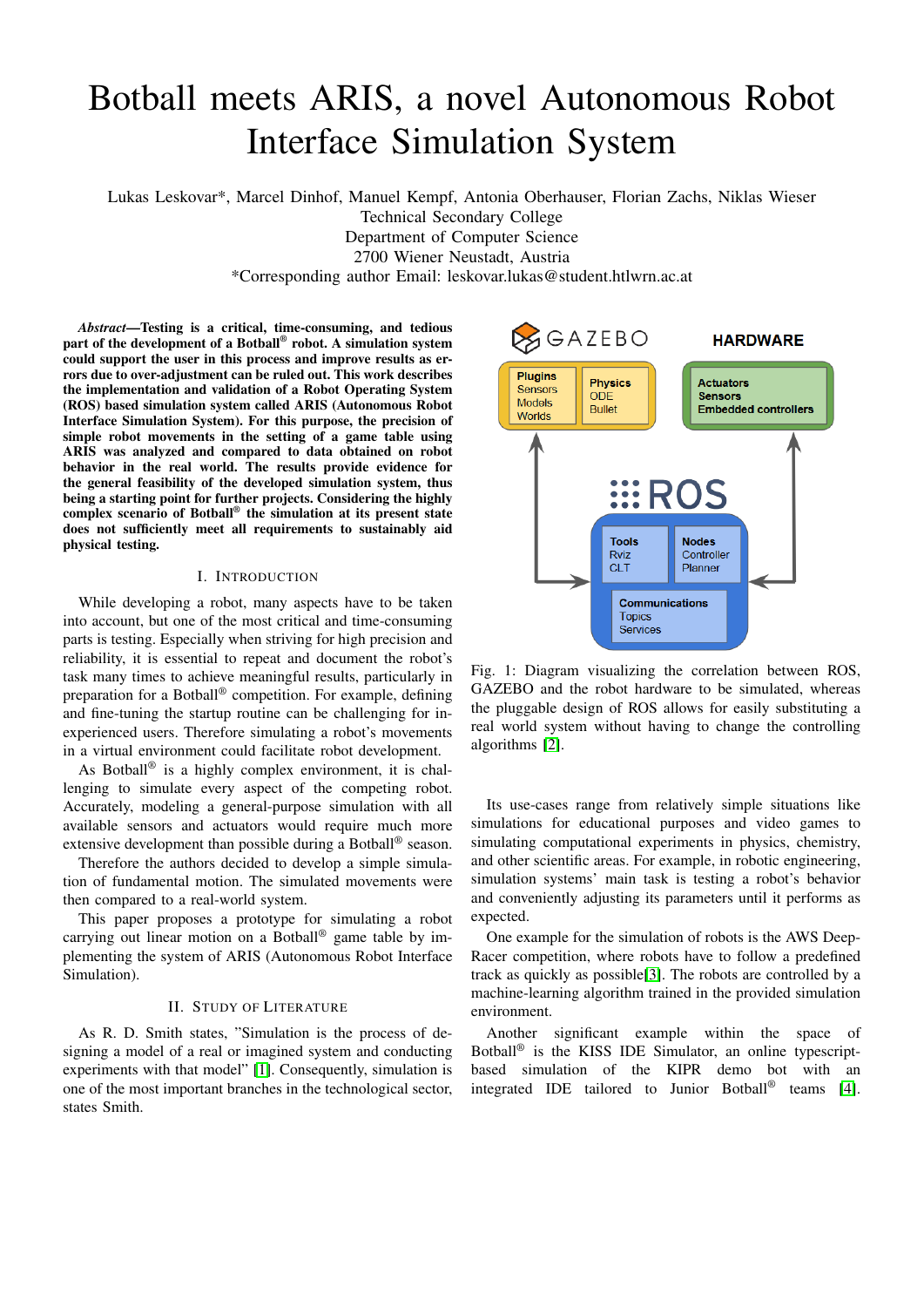<span id="page-1-0"></span>

Fig. 2: A depiction of a basic robot model in the GAZEBO simulation which is used in section [V.](#page-2-0)

Although the KISS IDE Simulator already proposes an easyto-use simulation, it lacks configurability of robot hardware. This renders it infeasible for many Botball® teams operating with custom robots rather than the demo bot.

# III. SYSTEMS & TOOLS

ARIS takes a first step into implementing a fully customizable robot simulation.

The system is based on the Robot Operating System (ROS) [\[6\]](#page-4-4) in combination with GAZEBO [\[7\]](#page-4-5). ROS is responsible for controlling the robot, while GAZEBO is used for simulating the 3D environment (see Figure [1\)](#page-0-0).

#### *A. ROS*

ROS is an open-source framework providing many libraries and tools for developing robotic applications. It implements functionalities found in conventional operating systems and robot frameworks, such as hardware abstraction, process communication, and package management. ROS facilitates code reuse in robotic applications through integration in various languages and frameworks.

By implementing packages as lightweight as possible, with each aiming to contain only enough functionality as necessary for a specific purpose, the broad applicability of ROS is emphasized.

Furthermore, its open-source code repository system enables the community to share and use packages within ROS [\[8\]](#page-4-6).

# *B. GAZEBO*

GAZEBO is an open-source 3D dynamics simulator with the ability to accurately and efficiently simulate robots in intricate indoor and outdoor environments. It uses a distinct set of libraries for physics simulation, rendering, user interface, communication, and sensor generation [\[9\]](#page-4-7).

A robot in GAZEBO can be defined in the Simulation Description Format (SDF), an XML format used for robot simulation, visualization, and control [\[10\]](#page-4-8).

Figure [2](#page-1-0) shows how such a robot may be represented within GAZEBO.

<span id="page-1-1"></span>

Fig. 3: Diagram depicting the architecture of ARIS.

To autonomously control a robot in the GAZEBO simulator, ROS provides the gazebo ros pkgs [\[12\]](#page-4-9) package, which contains the necessary interfaces for communication between ROS and GAZEBO.

### IV. AUTONOMOUS ROBOT INTERFACE SIMULATION

To improve the process of testing a robots movement on the game table, a simple GUI with a built-in IDE was included in the project. A library with Wallaby-like motor control functions was implemented to allow ARIS to use the same code as for the Wallaby. While their function signature remains identical to the libwallaby, they internally implement robot control using the ros\_control package. Following errorchecking of the code, ROS interprets the input and uses GAZEBO to control a simulated robot model. GAZEBO offers a high level of detail, as realistic sensor inputs can be simulated easily. Ultimately the system should provide the user with an accurate estimation of how the robot would behave with the given code basis and helps to improve the movement strategies of the robot on a Botball® game table.

# *A. Concept*

The structure of ARIS is split into two parts.

The first part deals with the interaction between ROS and GAZEBO. Description files for the simulation were stored in catkin [\[13\]](#page-4-10), a build system based on CMake and Python Scripts. It is primarily used in ROS for structuring packages. The most essential files for GAZEBO are the launch file and the Unified Robot Description Format (URDF) file. Both are structured in XML and contain the information needed for the robot and its environment. GAZEBO's so-called "empty world" was used for the experiments. It is a pane with a single light source into which a self-made 3D model of the 2019 game table was placed. In order to put the robot into motion, a ROS plugin for differential drive was included in the simulation.

The second part is the Graphical User Interface (GUI) written in Java and Python, providing a simple editor with auto-completion. Additionally, the connection to ROS was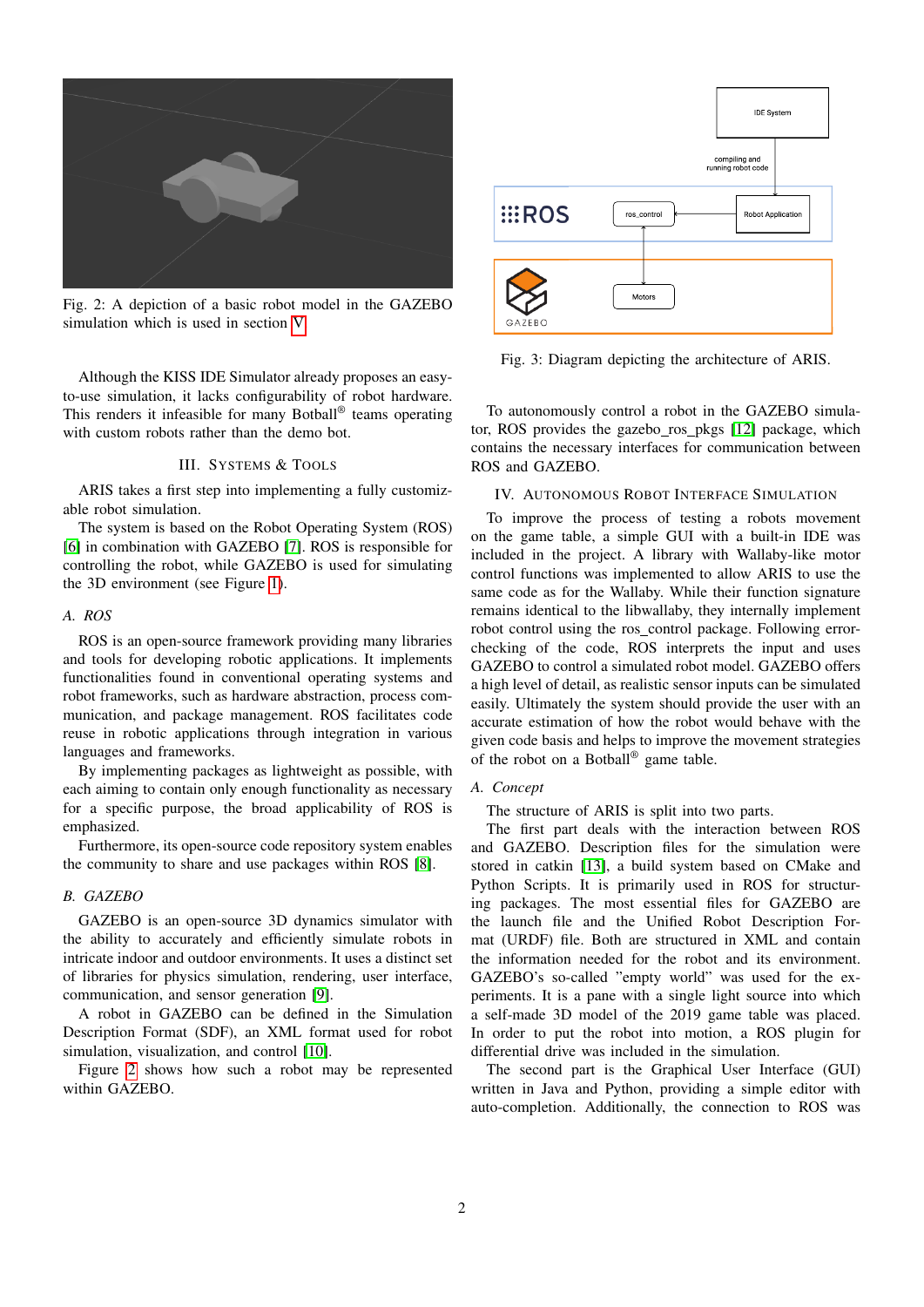

Fig. 4: For experimental purposes, a relatively simply built robot was used, consisting of a metal base plate, two solarbotics wheels powered by standard Botball® motors, a ballcaster wheel and the KIPR Wallaby.

established by Python scripts operating in the background. When running ARIS, a GAZEBO window opens, showing the simulated world in which the robot moves.

Subsequently, ROS establishes a connection to GAZEBO and the simulated robot. After all communication between the subsystems is set, ARIS is able to execute the code in the simulation. In order to better reflect the system's structure, the interaction between all components can be seen in Figure [3.](#page-1-1)

#### V. EXPERIMENTS

<span id="page-2-0"></span>The system aims to simulate movement conditions as close to reality as possible. This ensures that the code written for the simulated robot can be used in real-world applications without significant adjustments.

# <span id="page-2-2"></span>*A. Setup*

For the experiment, a camera was installed on the ceiling above the game table, which captured a 1x1m area in which the robot operates. With OpenCV [\[14\]](#page-4-11) a grid identical to the one in the 3D simulation was superimposed with the captured footage. The grid was used to position and orientate the robot at the same starting point as the simulated robot, thus, providing a link between reality and simulation. Each quadrant of the grid had a size of 10x10cm. To indicate the position of the robot in the grid, the center of the robot was highlighted.

# <span id="page-2-3"></span>*B. Execution*

The simulated robot was put into the center of the bottom left quadrant.

The robot then was given the objective to move to the center of another given quadrant with an alignment angle between 90° and 45° from the starting point, resulting in distances

<span id="page-2-1"></span>

Fig. 5: Schematic representation of a 1x1m grid serving as the experimental setup with the possible movement area of the robot illustrated by the two dashed arrows. The red dot represents the starting position while the circle labeled robot corresponds to a potential end location.

between 10 and 127.28 cm, as seen in Figure [5.](#page-2-1) Afterwards, the robot's position within the simulated coordinate system was recorded. This process was repeated for all quadrants within the movement area.

The center of the targeted quadrant was used as a reference point for analyzing the deviation measured in the experiments.

The setup for the real robots experiments was identical to the simulation, with the robot also performing a linear movement. After the machine stopped, the coordinates of the robot on the game table were determined by measuring the distance between the boundaries of the grid and the center of the robot using analog techniques (see Section [V-A\)](#page-2-2).

Two values where collected for each iteration:

- position of the simulated robot
- position of the real robot

As mentioned, the center of each quadrant served as the reference for calculating the deviation in both scenarios, yielding the overall precision of both systems.

# VI. RESULTS

## *A. Simulated robot*

The blue marks visualize the results for the simulated robot in Figure [6A,](#page-3-0) which represent the distance driven (as the xaxis) and the deviation between the position of the simulated robot and the reference value (as the y-axis).

As visible, the deviation indicates an increase in values with growing distances which is clarified by superimposing a linear regression. The observed tendency meets the expectation that the deviation increases with growing distances. However, the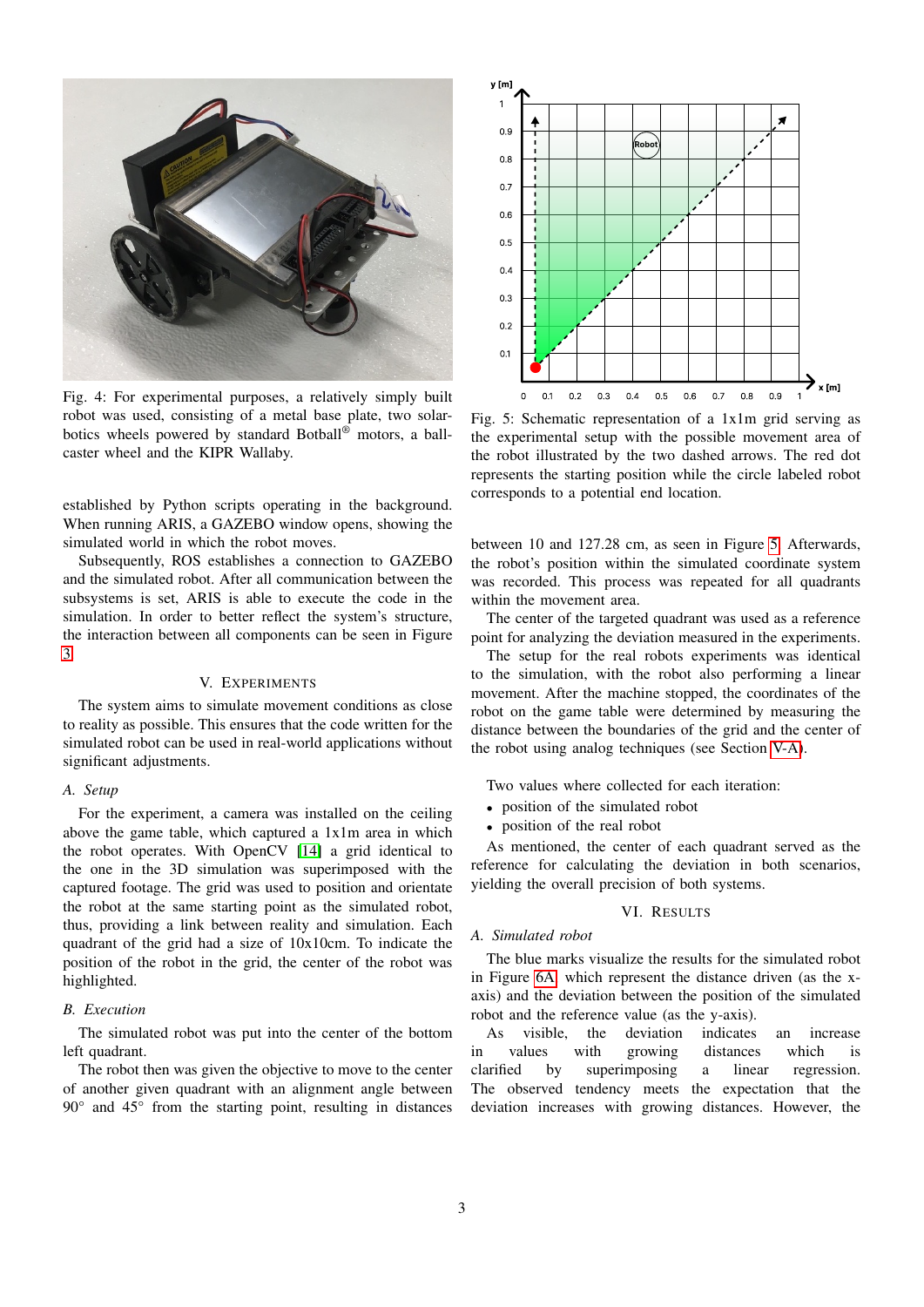<span id="page-3-0"></span>

(A) Deviation from the reference value in correlation with increasing distances for the simulated robot.



(B) Deviation from the reference value in correlation with increasing distances for the real robot.



(C) Linear regressions of the simulated (cyan) and real (orange) robot data.

Fig. 6: Visualized data which was obtained in Section [V-B.](#page-2-3)

coefficient of determination  $\mathbb{R}^2$  shows that the trend line can explain only 22% of data points. This property indicates that the linear regression model cannot sufficiently describe the correlation between distance and deviation of the simulation. The visible scattering of values reflects the simulation's similarity to reality and its corresponding inexactness.

#### *B. Real robot*

As mentioned above, the same experiment was performed with the real robot, which produced the results highlighted by the red marks in Figure [6B.](#page-3-0)

Comparable to the results for the simulated robot, an increasing deviation can be observed, as illustrated by the linear regression. Additionally,  $R^2$  shows that the calculated linear fit is not suitable for predicting values of the real-world experiment, similar to the one observed in the simulation. Dealing with real-world mechanical inaccuracies as well as inexactness in the experimental setup explains the spread of values.

#### *C. Comparing simulation and reality*

When comparing the simulated robot's results with real robot experiments, the obtained data points do not match exactly. However, a notable parallel course is detectable.

As shown in Figure [6C](#page-3-0) the calculated linear regression for both settings are not identical in terms of slope and absolute deviation values, thus pointing out remaining inaccuracies of the simulation. As the simulated robot has not been extensively calibrated to meet factors such as friction, weight and wheel imperfections may have influenced the simulation may not precisely match real-world error patterns.

## VII. CONCLUSION

Our data show evidence for the basic applicability of ARIS in the practical usage of Botball® thus facilitating the development of competing robots for inexperienced users and Junior Botball® students. However, the fact that the presented simulation system was tested exclusively for linear movements and its weaknesses in terms of precision necessitates further research. Specifically, the interaction of factors influencing the robot's behavior in the real world environment could be reflected more accurately in the simulation. In summary, a prototype for the simulation of a simple Botball® robot is provided, thus building the base for the continuous development of a sophisticated tool for substantially more complex robots, environments, and scenarios.

Although ARIS only implements the most basic concept of a robot, the topic does introduce promising ideas to the field of Botball®. Furthermore, the connection of KIPR libraries, ROS, and GAZEBO may open up new possibilities for modeling, testing, and deploying competing robots.

The development of this basic model will be continued as a fully-fledged software project to implement a fully functional software application for Botball®.